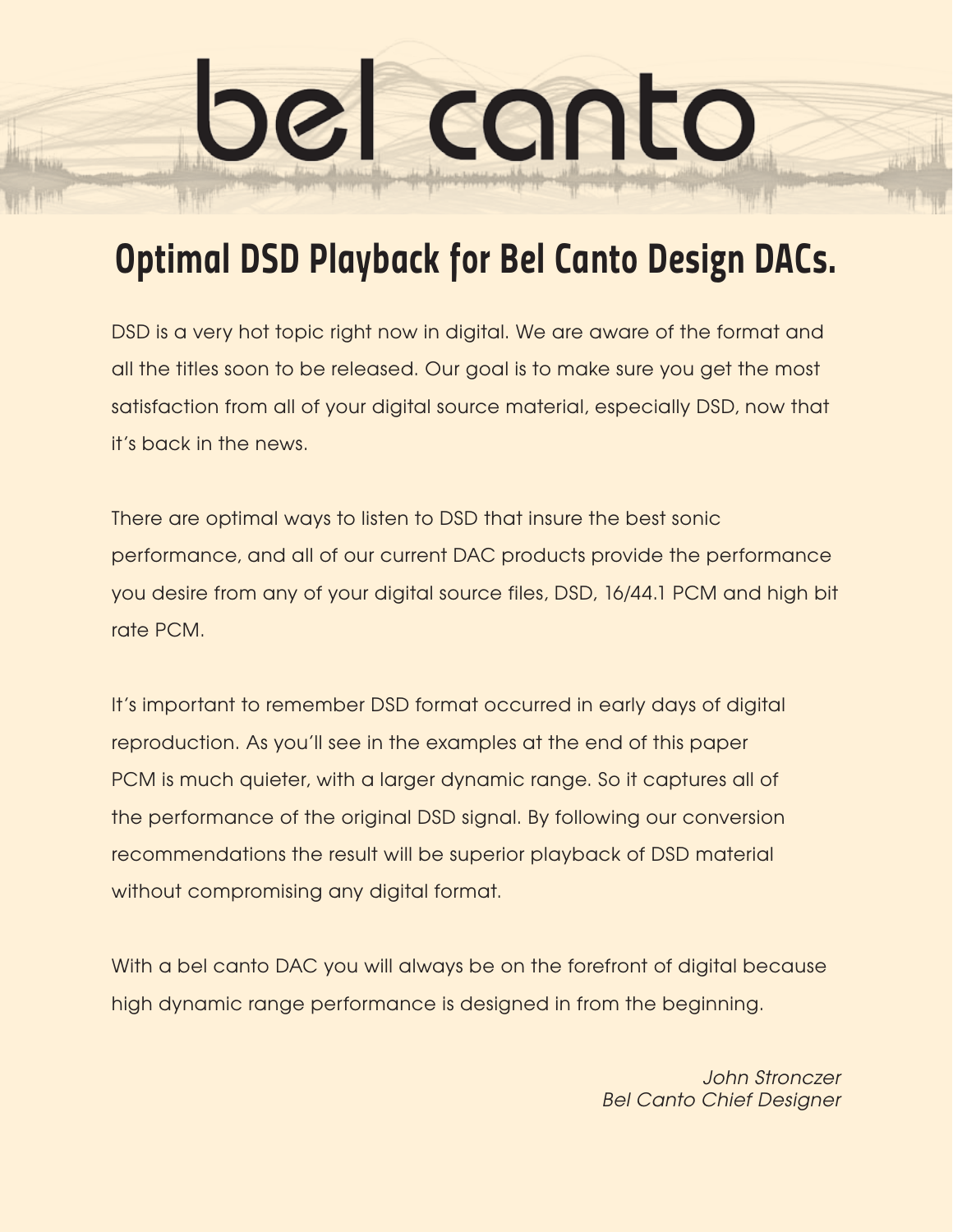bel canto

**All Bel Canto DACs can be used to play DSD files perfectly by using JRiver, Pure Music or other software**. This is accomplished using the computer for conversion from DSD to a 24/176.4 PCM file and streaming this through the USB interface. We prefer this method for optimum playback of DSD for the following reasons:

1) All State-of-the-Art DACs are either multi-bit sigma-delta, 24 bit PCM or a combination. These modern DACs can provide very high dynamic range, low noise and distortion with performance approaching 126-128dB. Either PCM or DSD source files will be converted to whatever specific modulation method the DAC uses for final conversion to analog.

**What this means is that there is NO 'pure' DSD playback method using a modern high performance DAC.**

2) **DSD has very high noise levels above 20 kHz because of the noise-shaping algorithm** used to achieve reasonable noise levels in the lower audio frequencies. This noise needs to be reduced by the addition of either an analog filter stage if playback remains DSD or an FIR filter if playback uses a conversion to PCM. **Any additional analog filters add noise and distortion**, the PCM FIR filter avoids the need for any additional analog circuitry. **This is the primary reason we prefer DSD playback using conversion to 24/176.4 PCM.** 

**There is no additional analog circuitry needed that would compromise the final output.**

3) **The PCM conversion process that JRiver and Pure Music provide uses 64 bit math and is transparent,** adding no additional noise or distortion products, indeed the noise shaping characteristic of the DSD file is retained as shown in figures 1 and 2. **Any sound characteristics that this noise floor offers will be retained and heard through the final analog output**.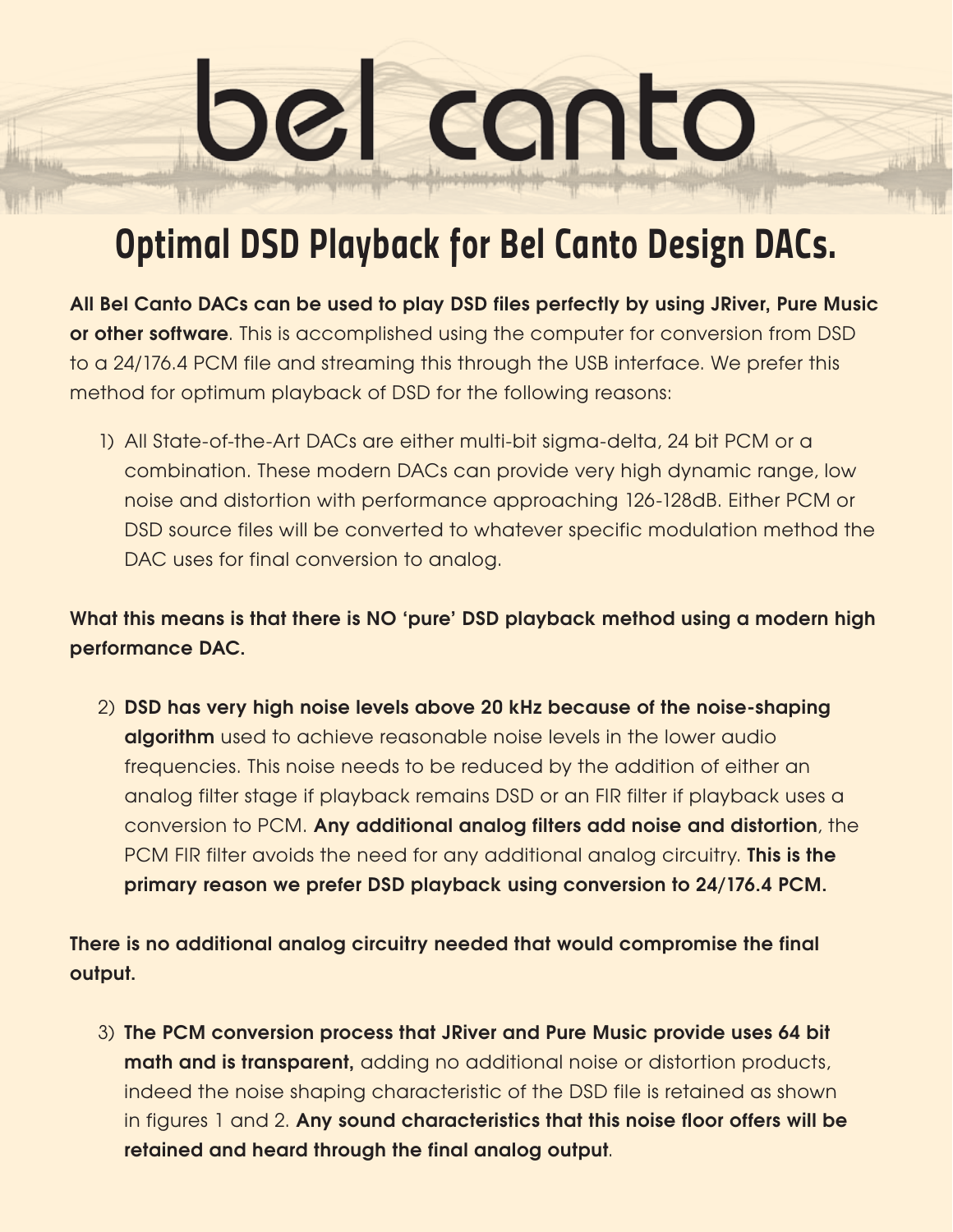bel canto

4) **24/176.4 PCM is inherently a lower noise, wider dynamic range process than DSD** so playback of the DSD file within the PCM process will not add any distortion or noise to the original DSD signal.

**The beauty of the conversion to 24/176.4 PCM is that all of the characteristics of the original DSD file are retained** and you can get the sound characteristics of DSD without compromise to playback of any PCM files, either CD or at higher bit rates of 24/88.2 and above.



*Figure 1. DSD to 24/176.4 PCM 1kHz test tone with 24kHz 48dB/octave FIR*

Figure 1 is using the default JRiver FIR filter at 24kHz 48dB/octave done in software. To do this after the DAC it would take more analog stages than in any of our DAC products. This would be a very aggressive analog filter that could compromise a high performance DAC. Note the inherent rise in noise above 20KHz due to the DSD processing. This is corrected by the FIR filter without needing to add *any* additional analog circuitry.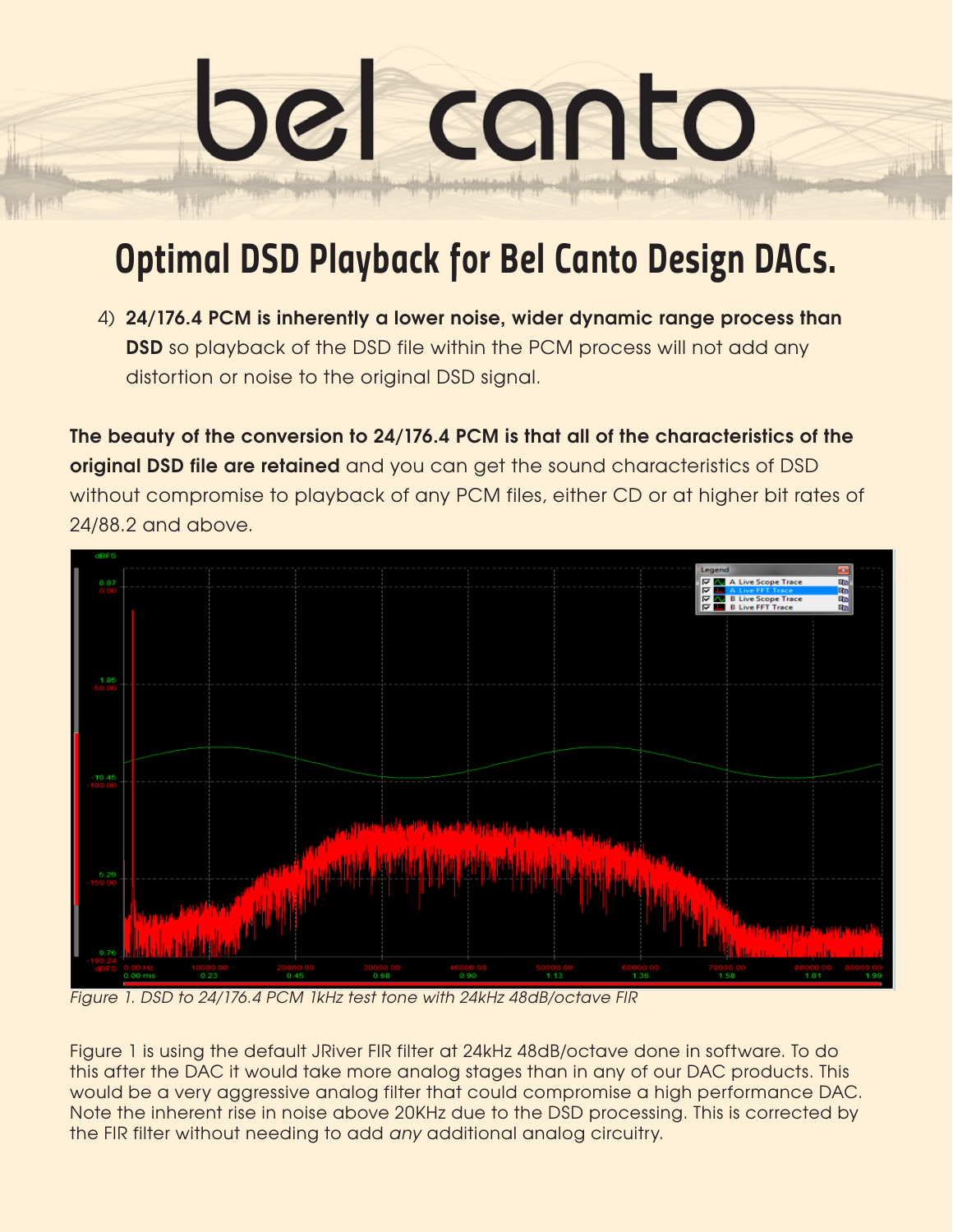



*Figure 2. JRiver DSD to 24/176.4 PCM 1kHz test tone with 30kHz 24dB/octave FIR*

Figure 2 shows a less aggressive 30kHz JRiver software filter option at 24dB/octave, you can see the HF noise increase by the bump in the noise (30dB higher). With the click of a mouse you can choose the filter that works best with in your system.

Note that the noise floor below 10Khz is around -175dB and that there is no distortion or tones, i.e. it is totally transparent.